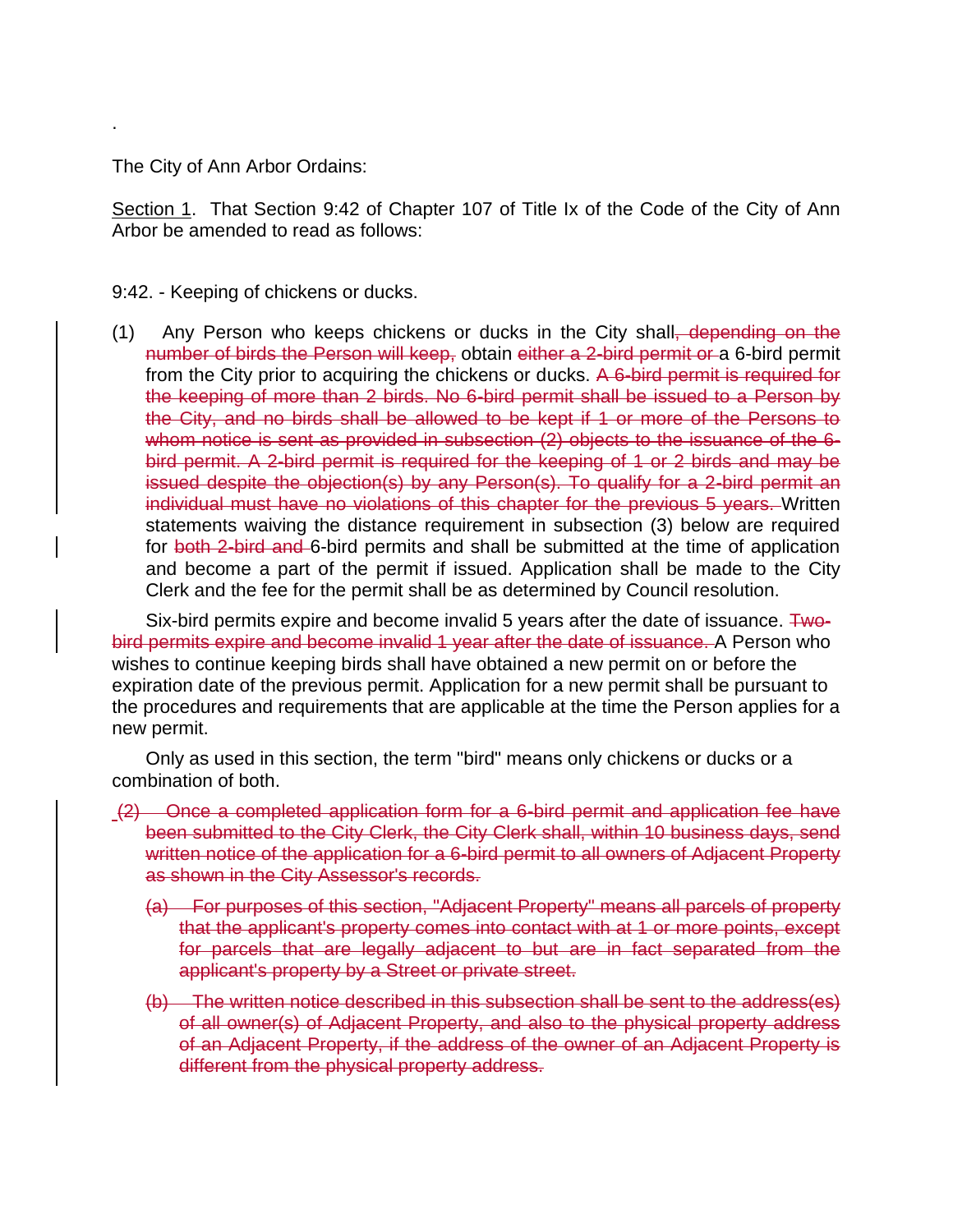- (c) If the applicant for the 6-bird permit is not the owner of the property on which the applicant wants to keep birds, the applicant must also provide the written consent of the owner of the property. Without such written consent, the application for the 6-bird permit may not be granted.
- (d) The application for the 6-bird permit may not be granted if, within 21 days from the mailing of the written notice of the application, the City Clerk receives any objection to the issuance of a 6-bird permit from any owner or tenant of any Adjacent Property.
- (e) A 6-bird permit shall be issued to the applicant if the City Clerk receives no objections to the issuance of a 6-bird permit from any owner or tenant of any Adjacent Property within 21 days from the mailing of the written notice of the application and all other requirements are met.
- $\frac{1}{2}(2)$  Notwithstanding the issuance of a permit by the City, private restrictions on the use of property shall remain enforceable and take precedence over a permit. Private restrictions include but are not limited to deed restrictions, condominium master deed restrictions, neighborhood association by-laws, and covenant deeds. A permit issued to a Person whose property is subject to private restrictions that prohibit the keeping of birds is void. The interpretation and enforcement of the private restriction is the sole responsibility of the private parties involved.

 $\frac{(4)(3)}{4}$  A Person who keeps or houses birds on a property shall comply with all of the following requirements:

- (a) Have been issued the permit required under subsection (1) of this section.
- (b) Keep no more than 6 birds if the Person has been issued a 6-bird permit and keep no more than 2 birds if the Person has been issued a 2-bird permit.
- (c) The principal use of the Person's property is for a single-family dwelling, 2 family dwelling, or a primary or secondary school.
- (d) No Person shall keep any rooster (male chicken). Both drakes (male ducks) and hen ducks (female ducks) may be kept.
- (e) No Person shall slaughter any chickens or ducks.
- (f) The birds shall be provided with a covered enclosure and must be kept in the covered enclosure or a fenced enclosure at all times, except as otherwise provided in this section. Fenced enclosures are subject to all provisions of Chapter 55 (Unified Development Code).
- (g) A Person shall not keep birds in any location on the property other than in the Backyard Rear Yard, as defined in Chapter 55, except as otherwise provided in this section. For purposes of this section, "Backyard" means rear yard as defined under Chapter 55 of this Code. For properties where the principal use is a primary or secondary school, a Person shall not keep birds in that property's front required setback area as defined under Chapter 55 of this Code.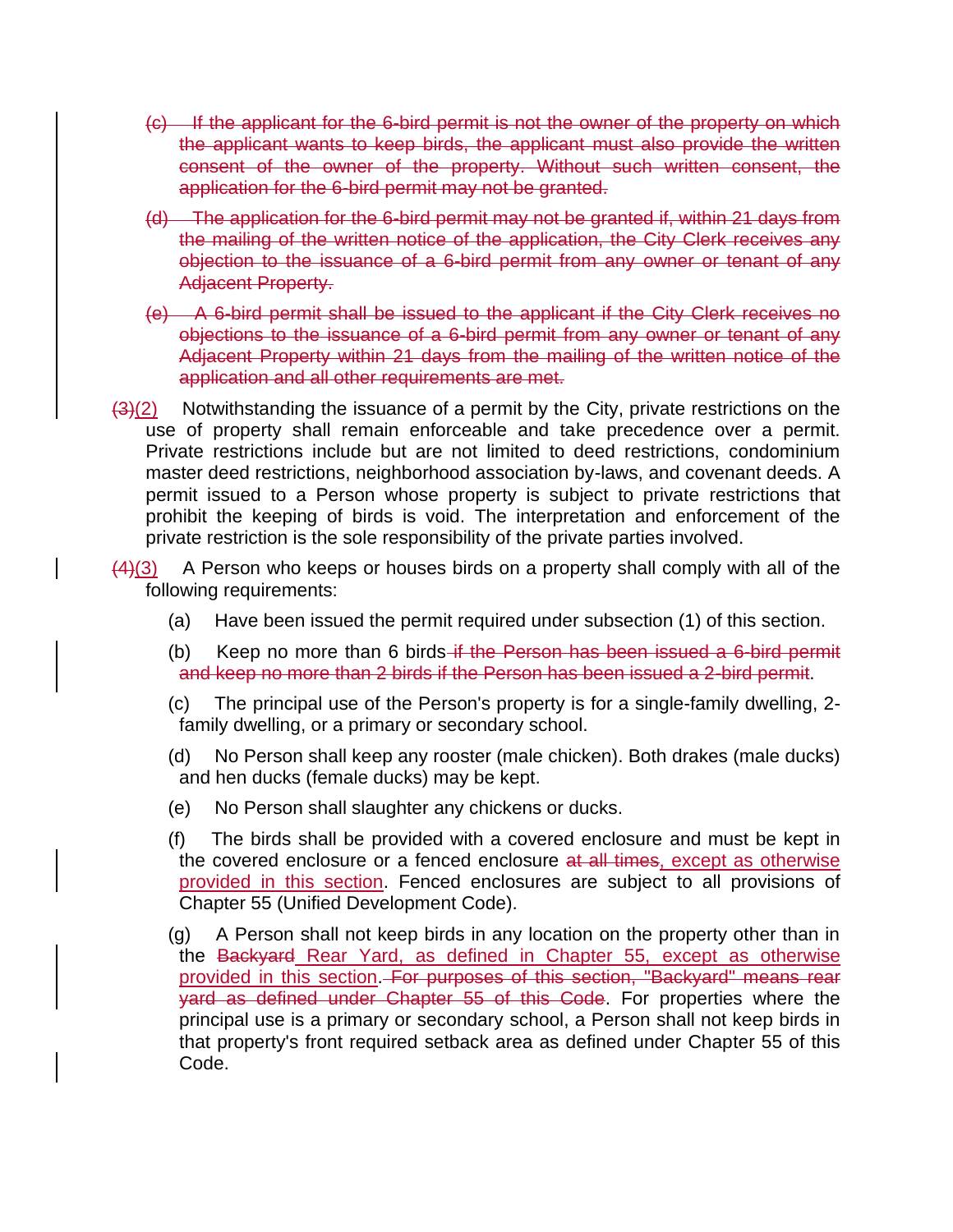(h) Notwithstanding other requirements of this section, the birds may be kept outside of the covered enclosure or fenced enclosure subject to the requirements they may only be in the Rear Yard or Side Yard, as defined in Chapter 55, and a Person shall be present with the birds in the same location.

 $(h)(i)$  No covered enclosure or fenced enclosure shall be located closer than 10 feet to any property line of an Adjacent Property.

(j) All enclosures for the keeping of birds shall be so constructed or repaired as to prevent rats, mice, or other rodents from being harbored underneath, within, or within the walls of the enclosure. A covered enclosure or fenced enclosure shall not be located closer than 40 feet to any residential structure on an Adjacent Property provided, however, this requirement can be waived as follows:

(i) If the principal use of applicant's property is for a single-family dwelling, or a primary or secondary school, to obtain such a waiver the applicant shall present at the time of applying for a permit the written statements of all owners of Adjacent Property that there is no objection to the issuance of the permit.

(ii) If the principal use of the applicant's property is for a 2-family dwelling, to obtain such a waiver the applicant shall present at the time of applying for a permit the written statements of all Adjacent Property and of the occupants of the other dwelling stating that there is no objection to the issuance of the permit.

- $(H)(k)$  All enclosures for the keeping of birds shall be so constructed or repaired as to prevent rats, mice, or other rodents from being harbored underneath, within, or within the walls of the enclosure.
- $(k)(l)$  All feed and other items associated with the keeping of birds that are likely to attract or to become infested with or infected by rats, mice, or other rodents shall be protected so as to prevent rats, mice, or other rodents from gaining access to or coming into contact with them.
- $\frac{H(m)}{m}$  If the above requirements are not complied with, the City may revoke any permit granted under this section and/or initiate prosecution for a civil infraction violation.

For purposes of this section, "Adjacent Property" means all parcels of property that the applicant's property comes into contact with at 1 or more points, except for parcels that are legally adjacent to but are in fact separated from the applicant's property by a Street or private street.

 $(5)(4)$  A Person who has been issued a permit shall submit it for examination upon demand by any police officer or code enforcement officer.